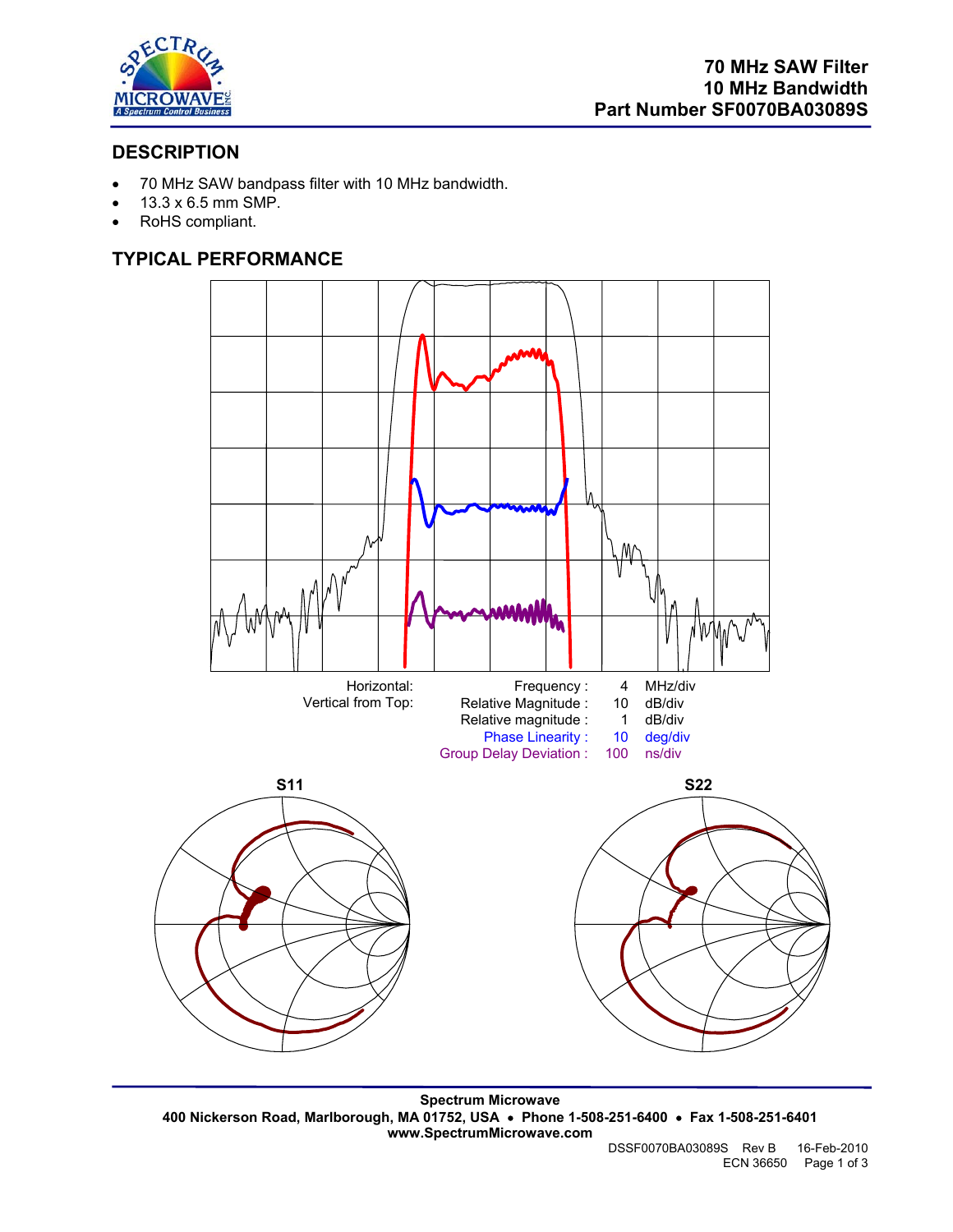

## **SPECIFICATION**

| <b>Parameter</b>                                       | Min  | Гур   | <b>Max</b> | <b>Units</b>    |
|--------------------------------------------------------|------|-------|------------|-----------------|
| Center Frequency $(F_{ref})$ <sup>1</sup>              |      | 70.4  |            | <b>MHz</b>      |
| <b>Insertion Loss</b>                                  |      | 11.2  | 12.5       | dB              |
| Lower 1 dB Band Edge                                   |      | 65.1  | 65.4       | MHz             |
| Upper 1 dB Band Edge                                   | 75.4 | 75.7  |            | <b>MHz</b>      |
| Lower 40 dB Band Edge                                  | 62.6 | 63.0  |            | <b>MHz</b>      |
| Upper 40 dB Band Edge                                  |      | 77.7  | 78.2       | <b>MHz</b>      |
| Passband Ripple <sup>2</sup>                           |      | 1.1   | 1.5        | $dB$ p-p        |
| Phase Linearity <sup>2</sup>                           |      | 8     | 11.5       | deg p-p         |
| Group Delay Variation <sup>2</sup>                     |      | 80    | 130        | ns p-p          |
| <b>Absolute Delay</b>                                  |      | 1.10  |            | <b>us</b>       |
| Rejection (20 to 62.6 MHz)                             | 40   | 45    |            | dB              |
| Rejection (78.2 to 105 MHz)                            | 38   | 41    |            | dB              |
| Source and Load Impedance                              |      | 50    |            | Ω               |
| Temperature Coefficient of Frequency (Tc) <sup>3</sup> |      | $-90$ |            | ppm/°C          |
| Ambient Temperature (T <sub>ref</sub> )                |      | 25    |            | $\rm ^{\circ}C$ |

Notes: 1. Average of lower and upper 3 dB frequencies.

2. Evaluated over 65.4 to 75.4 MHz.

3. Typical change of filter frequency response with temperature is ∆f = (T-Tref) \* Tc \* Fref, in ppm

## **MAXIMUM RATINGS**

| Parameter                 |     |                 |        |
|---------------------------|-----|-----------------|--------|
| Storage Temperature Range | -40 | 85              | $\sim$ |
| Input Power Level         | -   | 10 <sup>1</sup> | dBm    |

## **MATCHING CIRCUIT**



#### Notes:

- 1. Recommend use of 2% tolerance matching components.
- 2. Component values shown are for guidance only and may change depending on board layout.

**Spectrum Microwave 400 Nickerson Road, Marlborough, MA 01752, USA** • **Phone 1-508-251-6400** • **Fax 1-508-251-6401 www.SpectrumMicrowave.com**